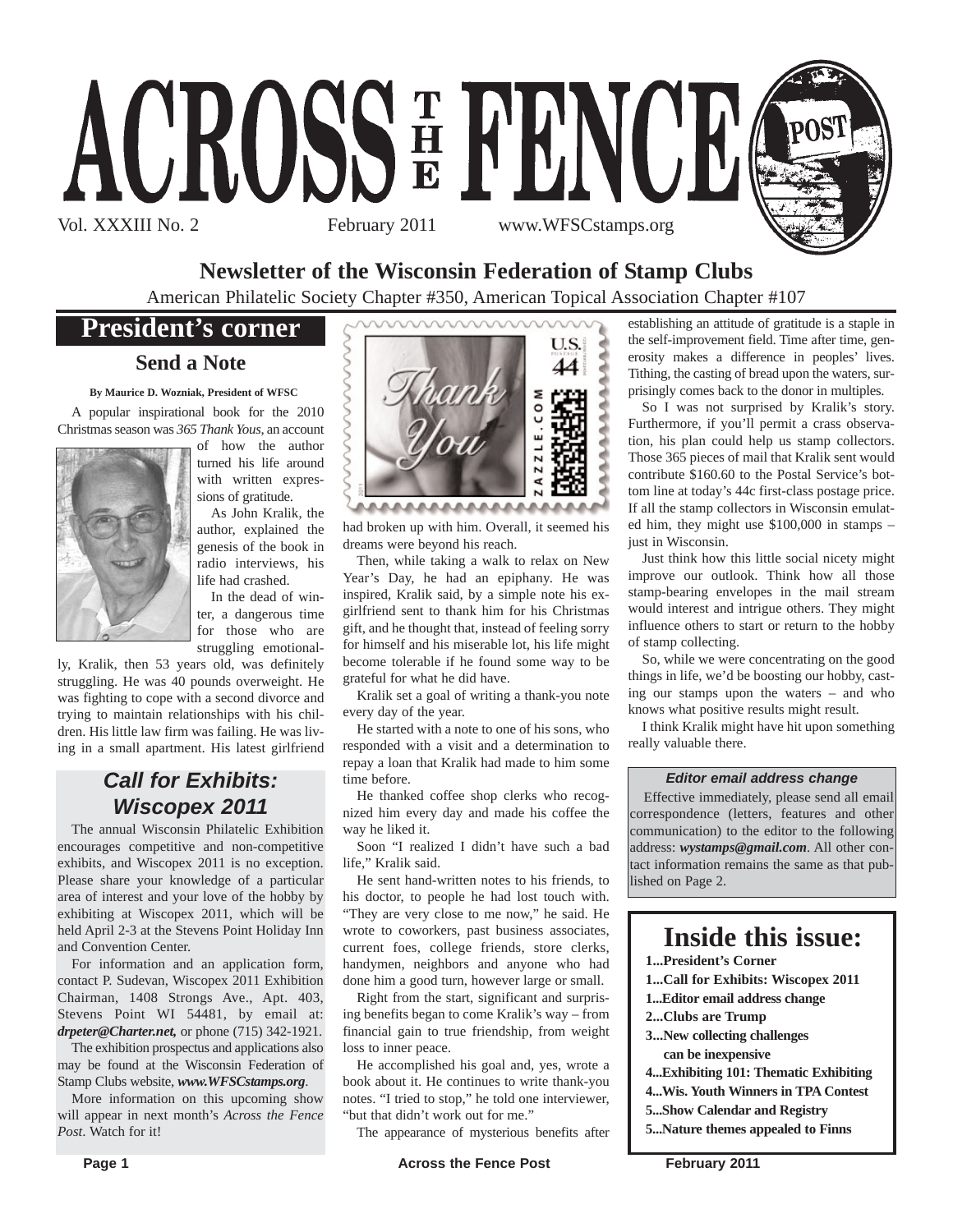### **Clubs are Trump**

**By Maurice D. Wozniak, President of WFSC**

Several clubs within the Wisconsin Federation of Stamp Clubs feature stamp auctions for members, and some even open the events up to the public, using a portion of the proceeds to help finance their activities.

The **Outagamie Philatelic Society**, Appleton, for example, promoted a regular auction last fall: "You may bring your extra stock to sell at auction every meeting date." President Gene Clark ended his brief announcement with these words: "So let the fun begin."

That's the key. Members of every club have items in their stamp collections that they would like to clear out and pass on to other collectors, and a low-stakes club auction is a perfect way to do it.

The **Wauwatosa Philatelic Society** is examining its public auction, held every spring. Last

### *Across the Fence Post* **Ad Rates (revised 1/06)**

| <b>Type Size</b>                                   | Commercial<br>Rate | Club<br>Rate |
|----------------------------------------------------|--------------------|--------------|
| A Full page $(7\frac{1}{4}x)(9\frac{1}{2}x)$       | \$42.00            | \$33.75      |
|                                                    |                    |              |
| B Half page $(7\frac{1}{4} \times 4\frac{3}{4})$   | \$26.25            | \$21.00      |
| C Large $\frac{1}{4}$ page $(4 \frac{3}{4} x 6")$  | \$20.50            | \$16.50      |
| D Medium 1/4 page                                  | \$14.75            | \$11.75      |
| $(4\frac{3}{4}$ " x 3 $\frac{3}{4}$ ")             |                    |              |
| E $1/8$ page $(2\frac{1}{4}$ " x $3\frac{3}{4}$ ") | \$7.50             | \$6.00       |
| F Econo Ad $(2\frac{1}{4}$ " x $2\frac{3}{4}$ ")   | \$3.75             | \$3.00       |
| G Reduced Business Card                            | \$2.75             | \$2.25       |
| $(2 \frac{1}{4}$ " x $1 \frac{1}{4}$ ")            |                    |              |
| H Back page $(7\frac{1}{4}$ " x 9 $\frac{1}{2}$ ") | \$57.75            | N/A          |
|                                                    |                    |              |
| <i>Please make checks payable to :W.F.S.C.</i>     |                    |              |

year's event was smaller than expected, but sales were good, the club said. The membership has decided that the auction was held as a service for members, rather than to make money.

The **Waukesha County Philatelic Society** holds major club auctions in spring and fall, with up to 10 items with a minimum value of \$5 from each member.

The **Central Wisconsin Stamp Club**, Plover and Wisconsin Rapids, holds auctions with material selected from boxes of miscellany purchased from a dealer or at a major auction. Proceeds from the auctions usually exceed the cost of the batch of philatelic items.

The **Milwaukee Philatelic Society** holds mini-auctions at each meeting, but also inaugurated a major auction last fall with items that had a minimum catalog value of \$5. Also, last year the club solicited donated items for a silent auction at Milcopex to benefit the show.

### **\* \* \***

#### **Program ideas**

A member of the **Waukesha County Philatelic Society** who brought three hard-toidentify stamps to a club meeting reported back a few months later on what he found out after further study. Members were urged to share their own identification stories.

The **Kettle Moraine Coin and Stamp Club**, West Bend, had a program on members' other collections – such as baseball cards, old pens and pencils, Monopoly memorabilia, and plates, banks and trains.

Also, Vern Witt, a regional vice president of the WFSC, gave a brief presentation at a Kettle

Moraine meeting on his collection of lead foil tobacco revenue stamps from 1869-83.

Members of the revivified **North Shore Philatelic Society**, Fox Point, shared their collections of first-day covers. The club also welcomed two new members.

Owney, the stray dog who became the Post Office Department rail mail mascot, was the subject of a program at **ATA Chapter 5**. Members were urged to provide items from their collections on Owney or dogs in general.

## **\* \* \***

#### **What others are doing**

A way to get mail from St. Patrick was included in *The Valley Philatelist*, newsletter of the **Outagamie Philatelic Society**, Appleton, last year. To get a card in an envelope with a shamrock cachet, send the recipient's address plus \$1 per card (or 50c for a postcard) to Shrine of St. Patrick, Box 34, St. Patrick MO 63466.

Things you might not know if you didn't read the newsletter from **American Topical Association Chapter 5**, Waukesha: The world's oldest postal services were established in China about 4,000 BC and in Egypt and Assyria by 3,000 BC... Cats were used to deliver bundles of letters to villages within 18.6 miles of Liege, Belgium, in 1879.

*\* \* \**

*Information for Clubs Are Trump is gathered from club newsletters. Please send them to Maurice D. Wozniak, 1010 Berlin St., Waupaca WI 54981.*

## **Wisconsin Federation of Stamp Clubs officers** *Across the Fence Post* is the official publication of stamp Clubs, Inc., a

#### PRESIDENT Maurice D. Wozniak

1010 Berlin St. Waupaca WI 54981 715-258-2025 mwoz@live.com

#### VICE PRESIDENT Jim Stollenwerk

#### 1020 Hazelwood Court

West Bend WI 53095 Home: 262-306-0829 Cell: 262-305-1483 jsastollen@charter.net

#### **SECRETARY**

Ken Grant kgrant@uwc.edu

#### TREASURER

Allen E. Vick 2090 River Estate Lane Stoughton WI 53589 Norskelodge@aol.com

#### VP YOUTH DIVISION MaryAnn Bowman

P.O. Box 1451 Waukesha WI 53187

#### NE REGION VP Al Marcus

maram@tds.net Green Bay Phil. Soc. Northwoods Phil. Soc. (Iron Mountain) Outagamie Phil. Soc. Wisc. Postal Hist. Soc.

#### EAST CENT. REGION VP Vern Witt

Fond du Lac Stamp Club Kettle Moraine Coin & Stamp Club Manitowoc Phil. Soc. Oshkosh Phil. Soc. Sheboygan Stamp Club

## SW REGION VP

Badger Stamp Club Baraboo Stamp Club Janesville Stamp Club

#### SE REGION VP Art Schmitz

pescador@milwpc.com Am. Top. Assn. (Chap. 5) North Shore Phil. Soc. (Milw.) Northwestern Mutual Stamp Club Polish American Stamp Club Wauwatosa Phil. Soc. American Air Mail Soc. (Billy

Mitchell Chapter)

Germany Phil. Soc. (Chap. 18) Italian American Stamp Club Milwaukee Phil. Soc.

#### CENTRAL REGION VP Mike Lenard

mjlenard@aol.com Central Wisc. Stamp Club Chippewa Valley Stamp Club Northwoods Stamp & Coin Club (Rhinelander)

Wisconsin Valley Phil. Soc.

the Wisconsin Federation of Stamp Clubs, Inc., a 501c3 non-profit organization. WFSC also is a life member of the APS (since 1953). For more information about WFSC, please contact the Central Office. AFTP is published monthly September through April,

and every other month May through August (10 issues per year). News of Wisconsin collectors, club news and gratis original philatelic features are welcomed. The editor accepts submissions in any format, but prefers email if possible. Editor reserves the right to make editorial changes to submitted copy.

Material appearing in AFTP not carrying an individual copyright notice may be reproduced only by not-for-profit organizations, provided the author(s) and AFTP receive credit or attribution. All materials carrying an individual copyright notice are the sole property of the author(s).

Unless explicitly stated by an officer in conjunction with official WFSC business, opinions expressed by the editor or individual authors are not necessarily endorsed by the WFSC.

Submission deadlines for editorial and avertising materials are for the 1st of the month preceding month of publication (i.e. Jan. 1 for Feb. issue).

All show calendar information and all other editorial matter and listings, should be sent to: Wayne L. Youngblood, Editor ATFP, P.O. Box 111, Scandinavia WI 54977-0111. (wystamps@gmail.com) phone: 715-467-4416.

Advertising material and payment should be sent to Dave Carney, Advertising Manager, AFTP, P.O. Box 55, Kimberly, WI 54136-0055. (dcarneyl@new.rr.com) phone: 920-687-9077. For a complete list of advertising rates and policies (display, classified and listings), request a copy from the advertising manager.

### Valerie Cook

Art Schmitz

Monroe Stamp & Postcard Club

SOUTH CENTRAL REGION VP

pescador@milwpc.com Waukesha County Phil. Soc.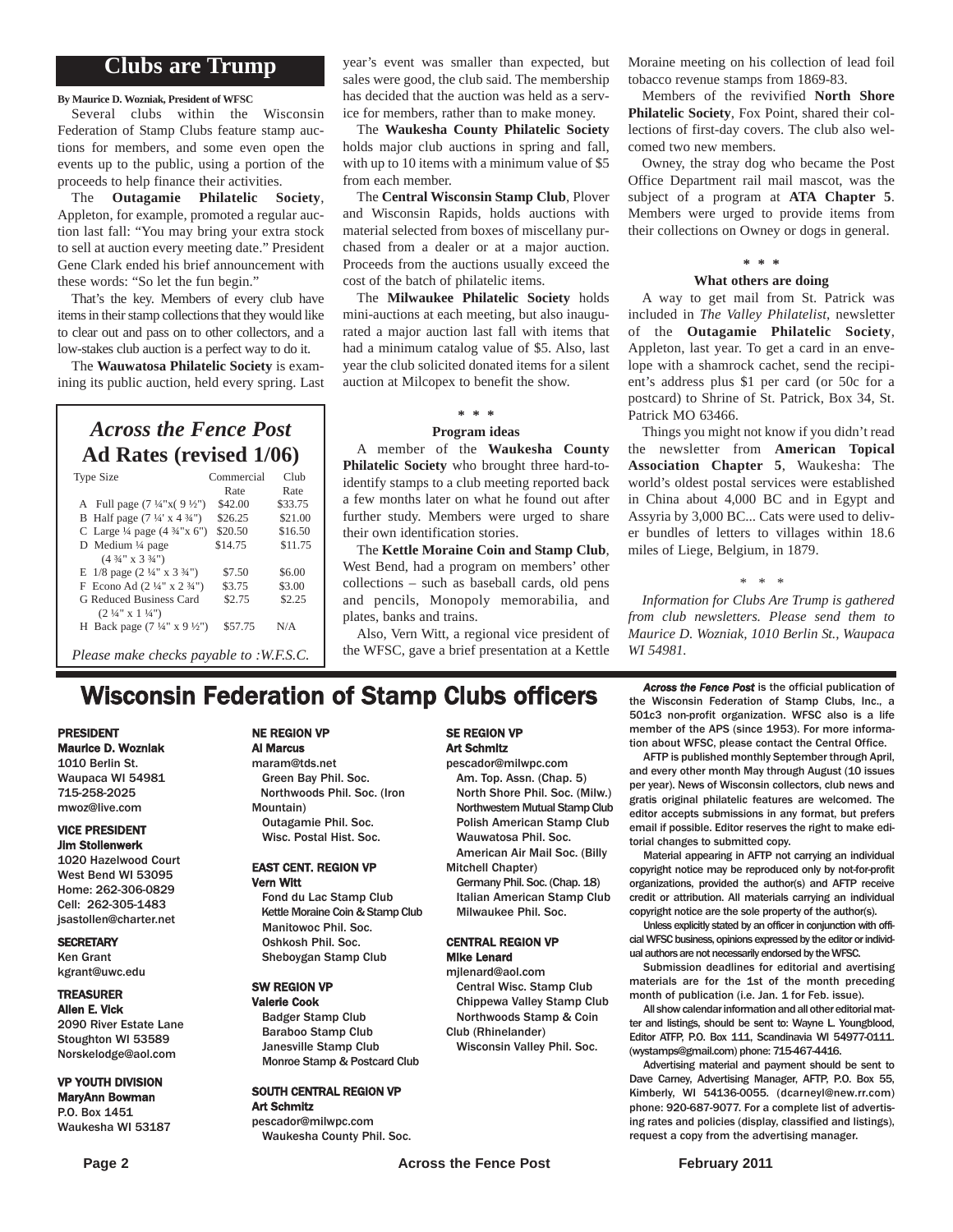## *New collecting challenges can be inexpensive*

**Wayne L. Youngblood**

Now that the first of the year has rolled around and you have a great deal of time on your hands (yeah, right), you are no doubt looking to explore new areas to collect that will provide you with the challenge you crave.

As a collector I'm really not happy unless I'm challenged. If natural challenges

don't exist in areas I wish to collect, I tend to create them.

Collecting classic-era United States stamps comes with its own set of natural challenges. Paper types, plate varieties and secret marks, for example, lend automatic challenge to the stamp identification process. Adding other variables such as plating by position, cancels, condition, centering and others makes the area as complex as one could ever hope for. And then, of course, there's cost – a huge challenge that's out of your control.

Modern stamps, for the most part, do not offer the same challenges for the one-of-each collector. Most stamps since the 1930s are easy to identify and the majority don't have significant varieties or types to chase.

Certainly, simply trying to obtain one of each of the more than 100 face-different commemorative stamps released by the U.S. Postal Service each year is a challenge, but it's not particularly complex and can be more frustrating than not if you don't have access

to large enough quantities of stamps to find them, particularly now that many sources of used stamps have dried up completely.

Many collectors have dealt with this problem by choosing to collect modern postal history, rather than stamps. Rates, uses, postmarks and auxiliary markings all add complexity and become the focus of the col**lection** 

But what if you just want to collect stamps? Countless opportunities still exist for challenging yourself, giving you the perpetual thrill of the hunt and the satisfaction of the find.

One of the easiest ways to add a bit of challenge is to search for stamps by format – an approach that is not unfamiliar to European stamp collectors.

For example, the three \$10.75 Express Mail stamps shown in Figure 1 (Scott 2122) represent each of the three possible positions available for that stamp. The stamp at right, from the outside of the pane, has three naturally occurring adjacent straight edges. Both of the others have only two, but the



*Figure 1. The three stamps shown above represent all three possible collectible positions for the \$10.75 Express Mail booklet stamp.*

stamp at left also includes the binding stub from the booklet it came from. It was the hardest to locate of the three.

Similarly, the eight stamps and label shown

in Figure 2 comprise a mini pane of the 1995 Midnight Angel stamp, Scott 3012. Because the die-cut self adhesive stamp was released in panes of 15 and 20 (each with a label in the lowerright corner), it is possible to collect single copies with straight edges at top, bottom, each side and three corner positions with two adjacent straight edges. By mounting a fully perforated stamp in the center and the label (also from an envelope)

*6.3c stamp shown here.*

it is possible to construct an attractive mini pane of stamps.

This same approach can be applied to virtually any booklet or sheet stamp issue. Even



*Figure 2. By collecting all possible positions of self-adhesive pane stamps with straight edges (as well as the non-stamp label and a fully perforated example), attractive mini-panes of many issues can be assembled over time.*

fully perforated sheet stamps with selvage can be assembled in this manner, giving you thousands of new inexpensive stamps to search for that are relatively easy to find with some diligence.

Another approach is to collect all regularly issued types of stamps, including Bureau precancels. I specify Bureaus because these are stamps with

precancels applied at the Bureau of Engraving and Printing, not local post offices.

Because Bureau precancels were applied at



*Figure 3. Attempting to collect all possible Bureau precancels for each appropriate issue can be an extremely enjoyable challenge. There are 129 different types for the*

the BEP, and because their application utilized a color station on a printing press used to produce stamps, they are by nature a major variety of a stamp and, technically, each city is a major type.

In some cases there are only one or two different precancel types or cities on certain stamps, but in others there are many, and some are quite hard to find.

Figure 3 shows 10 different Bureau precancels on the 6.3c Liberty Bell issue of 1974 (Scott 1518). A complete collection would include 129 different types from 117 different cities, as well as the non-precanceled collector version. Finding one of each would be extremely challenging, but not particularly expensive.

If this is an area that appeals to you, you can easily find how many different Bureau precancels exist for each issue under listings for each definitive stamp in the Scott *Specialized Catalogue Of United States Stamps*, even though the stamps aren't valued separately.

Other fun challenges include collecting used booklet panes, used coil line pairs, used blocks of sheet stamps and many others. Large lots of inexpensive definitive stamps are always available from dealers, auction houses or online auctions that will give you the raw material for these searches.

Putting them together is your challenge...

— *© 2011, Youngblood Ink*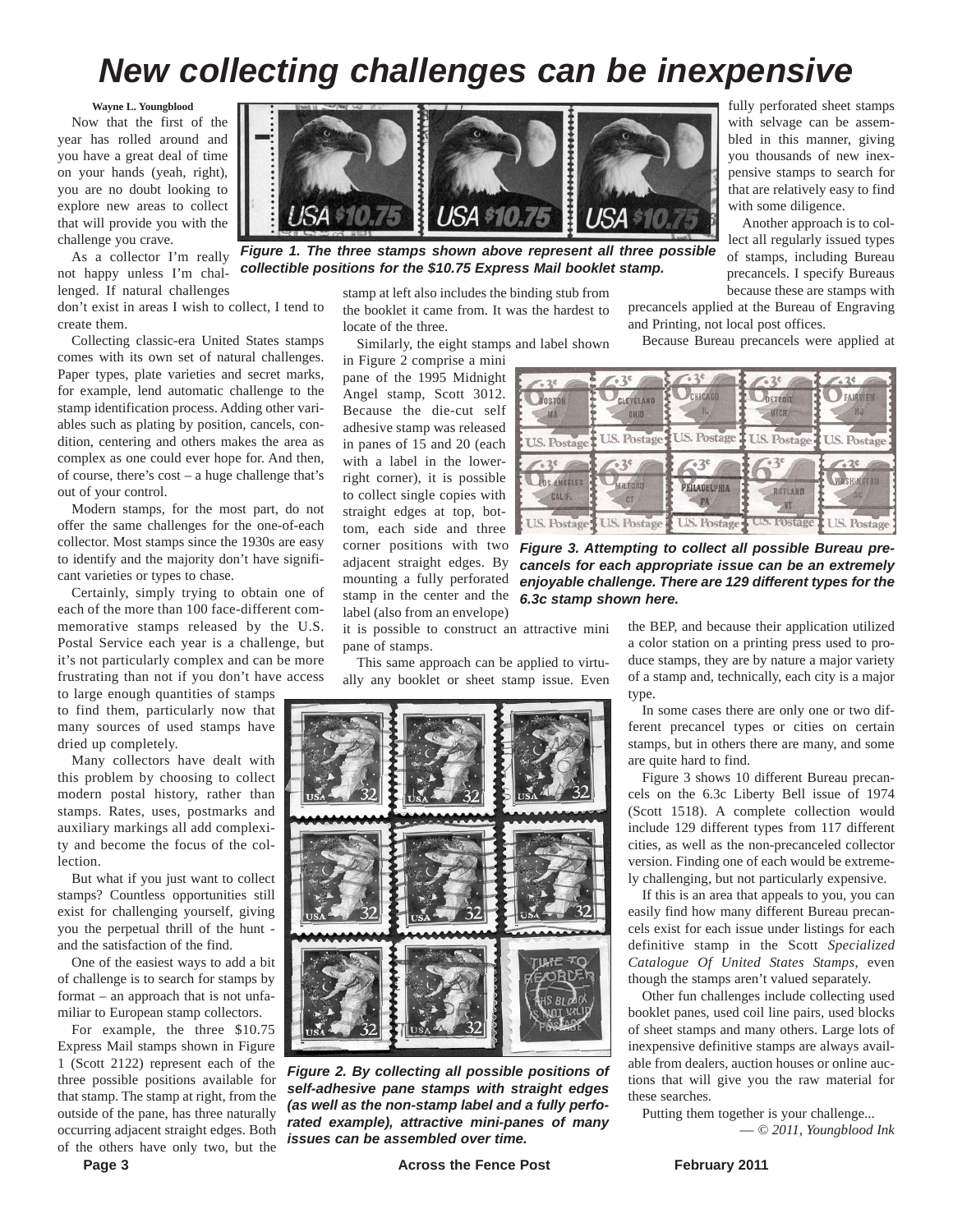# *Exhibiting 101: Thematic Exhibiting*

#### **Robert R. Henak**

Having gone about as far as I can for now with general exhibiting concepts, it is time to dig into the nitty-gritty of putting together a particular type of exhibit. I decided to start with thematic exhibits, because most people I know on the verge of taking the plunge into exhibiting are topical collectors. Also, the American Topical Association's National Topical Stamp Show will be held in Milwaukee (actually, Brookfield) June 24-26, 2011, making the subject a timely one.

#### **What is a Thematic Exhibit?**

The American Philatelic Society's *Manual of Philatelic Judging*, available for free download at *www.stamps.org/directories/JudgingManual.pdf*, states that *"a thematic exhibit develops a nonphilatelic subject by illustrating it with a wide variety of philatelic material."*

While every exhibit must tell a story, a thematic exhibit focuses on something other than the development of stamps, rates, routes and usages. Examples would be exhibits about clowns, mermaids, owls or a particular person.

Unlike most other types of exhibits, the thematic exhibit focuses primarily on the subject matter of the philatelic material exhibited. Thus, the  $3¢$  U.S. pictorial issue of 1869 (Scott 114) would be important in a railway thematic

exhibit because it shows a steam engine, not because it paid the first-class letter rate at the time for up to ½ ounce, because it was printed by the National Bank Note Company or because it might be on a cover between two discontinued post offices in Indiana.

The same holds true for a cover. The cancel could fit into a thematic exhibit because the date or post office name illustrates some aspect of the theme, or the stamp could do so. As I will explain in a future article, this does not mean that other non-thematic aspects of the material are irrelevant. It merely means that the central focus is on how it illustrates and furthers the thematic development of the exhibit.

#### **Thematic versus Topical**

Although often used interchangeably, there is a difference between a thematic exhibit and a topical exhibit. As explained in the *Manual of Philatelic Judging*, a topical collection or exhibit is limited to philatelic material directly related to the subject. Thus, a topical collection of horses generally will be limited to stamps, postal stationery, cancellations and the like that portray horses.

A thematic exhibit, on the other hand, should tell a well-developed story by illustrating relevant points related to the theme or subject of the exhibit. Accordingly, a thematic exhibit about John F. Kennedy likely would touch upon World War II, the Democratic and Republican Parties of the 1950s, Richard Nixon, Cuba, the Civil Rights Movement and the like, as well as Kennedy's family and direct personal experiences and influences.

Straight topical exhibits tend to be frowned upon any more – at least for adults. While most thematic exhibitors will start with a topical collection, judges will expect them to expand into related areas so they can tell a more complete story in their exhibits.

My *Horsing Around* exhibit, for instance, suffers from the fact that it is necessarily a topical exhibit with thematic aspects. It basically illustrates a number of different non-equine horses divided into general categories, such as plants, animals, people and actions, with many examples shown thematically, but with little overall thematic story development. The exhibit suffers accordingly when it comes to national-level judging.

For excellent examples of thematic exhibits, see Bob Mather's *Donkey in Man's World*, Fred Zieman's *Wolf*, and Roland Essig's *Man Beneath the Sea*. Also, be sure to attend the National Topical Stamp Show in June and view the many fine thematic exhibits there. I will be paying particularly close attention to them as I have taken the plunge into national-level judging and will be an Apprentice Judge at the show.

## *Wisconsin Youth Winners in TPA Contest*

#### *MaryAnn Bowman*

Wisconsin youth were big winners in the 22nd annual Youth Holiday Design Contest

sponsored by the Texas Philatelic Association. There were 94 entries, and three of the top prize-winning entries in each age group were from our state. To the best of my knowledge, there are only three youth clubs in our state. Interestingly, each of the three known youth clubs produced one winner. Pictured are the Wisconsin entries. Seven-year-old Thomas Devine won first prize for his age group and is a member of the Janesville youth club.



*Lower left: Thomas Devine, Below: Grace Zinkgraf, Lower right: Alex Gill. www.texasphilatelic.org*



 $US.A.47$ 

Congratulations to the winners and to their club leaders, who continue to offer interesting activities and make stamp collecting fun for their members.

> If you would like to show your support for youth philately, donations can be sent to the WFSC Youth Vice-President, MaryAnn Bowman, P.O. Box 1451, Waukesha WI 53187.



**Page 4 Across the Fence Post** February 2011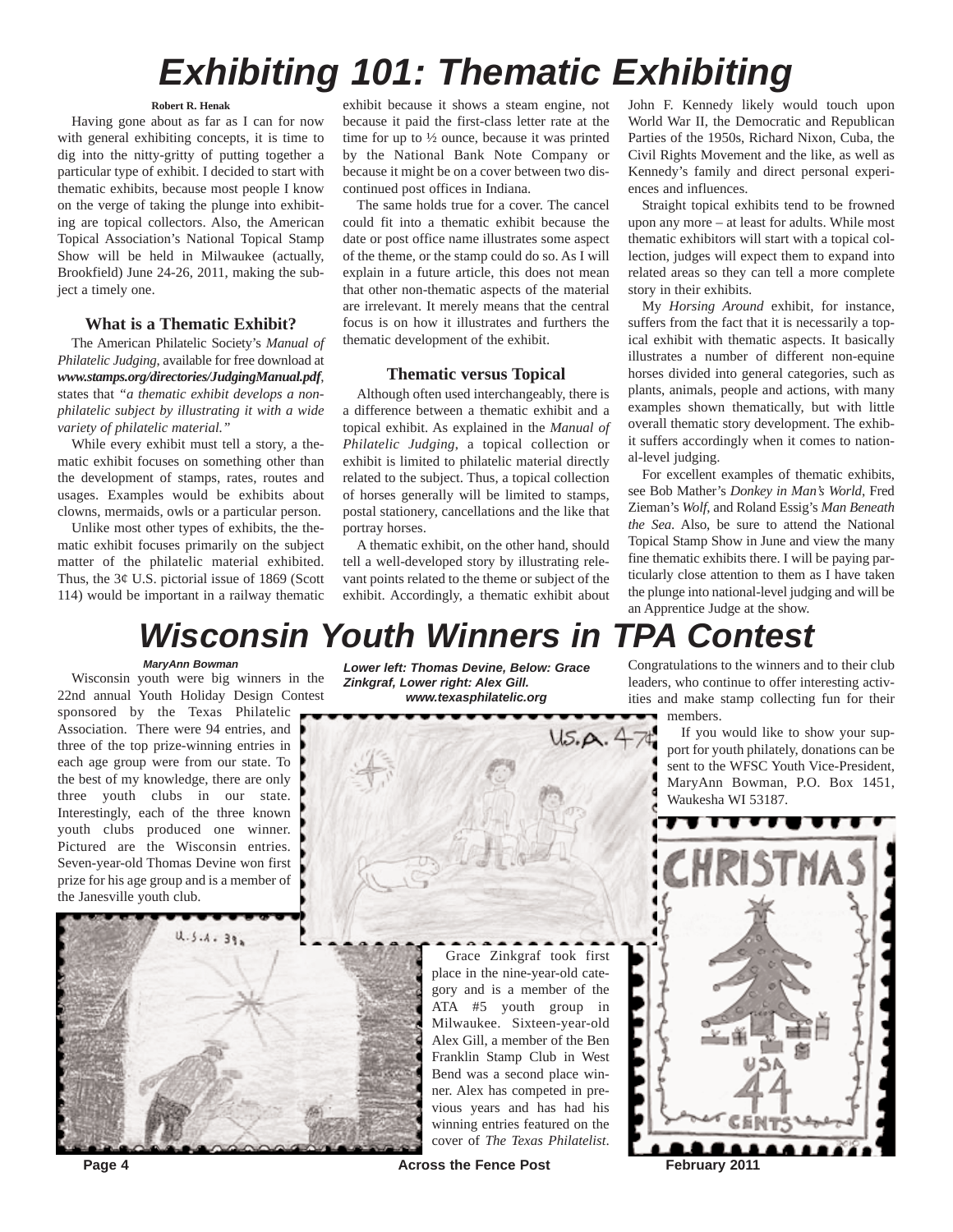

## Show Calendar and Registry

List your show, bourse, auction or other event here! *Calendar listings are free for one WFSC member-club event per year. Classified advertising rates apply for all non-members and other events appearing in this section.*

# **2010-2011 WFSC show schedule\***

\*Some dates and details may be subject to change, and there will likely be additional listings.